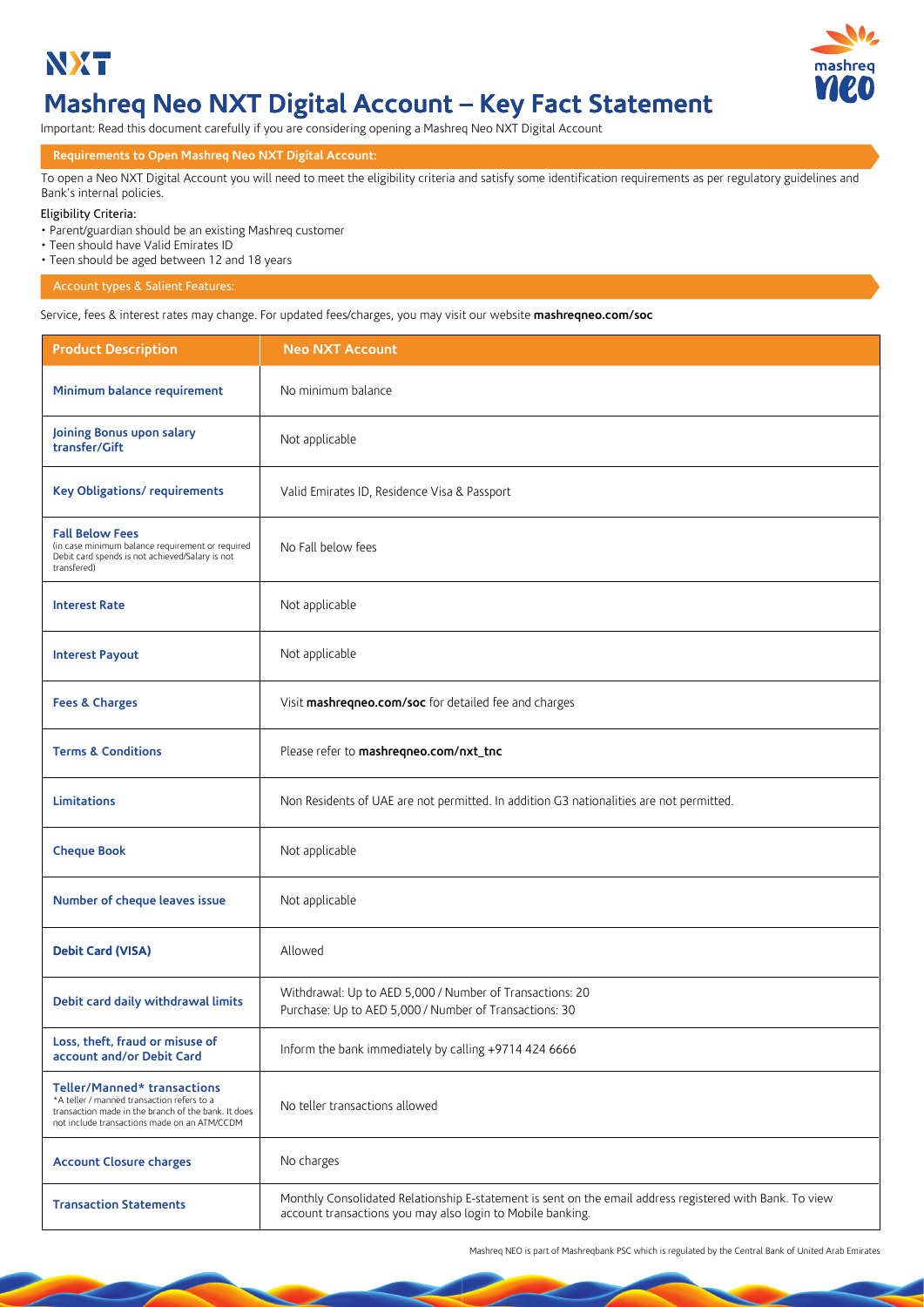

# **Mashreq Neo NXT Digital Account – Key Fact Statement**

### **Important Terms & Conditions:**

available on **mashreqneo.com/tnc** Customer's consent during the Onboarding journey, shall constitute acceptance of all Terms and conditions by customer, as may be amended from time to time, including but not limited to the the terms and conditions

The Customer's signature on the Mashreq NEO Digital Onboarding Consent Form, shall constitute acceptance of all Terms and Conditions by the Customer, as may be amended from time to time.

Mashreq NEO offers Digital Current & Savings Account. Debit Card is issued mandatorily along with the Digital account (as applicable) to allow access to funds post account opening.

### Updation of documentation

The Customer shall keep the Bank informed at all times, of any change/alteration in their communication details, residency status, visa, Emirates ID and employer details by (i) visiting/contact the nearest Mashreq branch, (ii) signing onto Online banking and updating Customer details or (iii) calling Direct Banking Centre. In case of non- submission of updated information or relevant documents, the Bank reserves the right to block the Customer's account(s) until the updated information or documents are provided.

### Return cheque policy and Central Bank reporting

If cheque(s) issued by the Customer have to be returned unpaid due to inadequate funds, the Bank may close the account pursuant to the applicable laws and regulations of the UAE. In such event the Customer must return to the Bank, the cheque books relating to the account. The Bank may be obliged to report his/her details and/or the account details with returned cheques to the UAE Central Bank and other relevant authorities.

### Interest, Fees and Other Amounts

The Bank may charge interest on any debit balance at the Bank's prevailing rate of interest notified to the Customer from time to time. Rates of interest and charges may be revised from time to time by the Bank on giving prior written notice of such change or changes.

### Customer Information

Whilst every effort will be made by the Bank to treat customer information as highly confidential, the Customer acknowledges and agrees to the Bank disclosing or sharing Customer information to and between:

(a) the Bank's branches, subsidiaries, representative offices, affiliates and/or agents of the Bank;

(b) third parties selected by the Bank and/or any one mentioned in (a) above, wherever situated, for confidential use including but not limited to any data processing, statistical and risks analysis purposes; or

(c) any competent court, regulator or authority pursuant to any relevant law, regulation or legal process and procedure to which the Bank (including any of its branches, subsidiaries, representative offices, affiliates and/or agents) is subject.

### **Account Closure**

a) The Bank may at any time at its sole discretion and determination, after serving an account closure notice, close the subject account(s). In the event of any closure of the account(s) for any reason, the Customer agrees that the remaining balance in the account(s), if any, can be disbursed or refunded to the Customer by the Bank in AED, after deducting any applicable charges and fees (including conversion cost of foreign currency).

b) The Bank will close the Customer's account(s) if there are no funds in the account(s) for 180 calendar days.

Mashreqbank psc has always thrived on conducting its business in a compliant manner. The Bank, including all its domestic and foreign branches, is committed to ensuring full compliance with applicable laws, regulations and sanctions requirements in all jurisdictions in which it operates. The Bank expects that its customers also abide by the same objective.

- a) The Bank does not engage in any transactions, irrespective of currency, with or involving Syria, Crimea, Donetsk People's Republic (DNR), Luhansk People's Republic (LNR), Cuba, Iran and North Korea.
- b) The Bank does not engage in USD denominated transactions with or involving Sudan (North) where there is a US nexus (such as but not limited to; USD, US territory or person, US owned / controlled entity or US origin goods). As such, it is expected that customers do not conduct any transaction in USD involving this country. It is also advised that proceeds of any such transactions received in any other currency should not be converted in USD and routed through the Bank.
- c) The Bank does not allow any transaction with persons, entities or vessels designated as sanctions targets by local and international regulators.
- d) The Bank does not engage in transactions (including imports or exports) involving items of dual use which can be used for offensive purposes e.g. items that can be used in nuclear proliferation, arms, ammunitions, etc.
- e) The Bank pursuant to its policy provides banking services exclusively to its account holders who are customers of the bank. Customers are therefore advised not to conduct transactions in their account(s) on behalf of 3rd party(ies)

In keeping with the Bank's adopted policies and its regulatory compliance obligations, the Bank will not be able to serve customers that fail to abide by the foregoing requirements.

### Confidentiality and Security

The Bank maintains strict policies and security controls to assure that Customer information in Bank's systems and controls are protected. The Bank employees and contractors are only permitted access to Customer information that they may need to perform their jobs and to provide services to you.

Our employees and contractors have access to such Customer information as necessary to conduct a transaction or respond to your inquiries. All employees and contractors of the Bank are required to respect Customer privacy. To view Mashreq's Data Privacy policy, visit mashreq.com/privacy

### Your Right to Cancel

In line with the Consumer Protection Standards issued by the UAE Central Bank pursuant to the Consumer Protection Regulation (Circular No. 8 – 2020), you are hereby informed that you have the right to withdraw or cancel your Account Opening Application within 5 Business Days from date of signing thereof ("Cooling-Off Period"). On the 6th Business Day (or 1 day after the expiry of the Cooling-Off Period), you must inform the Bank of your decision to cancel or withdraw the Account Opening Application otherwise, the same shall continue to apply and shall be deemed confirmed by you.

The Bank will, during the Cooling-Off Period, provide you with access to your Account and other account related services, subject to satisfactory KYC and compliance checks and procedures of the Bank.

Should you choose to waive your right to the Cooling-Off Period, you must, in writing, notify and/or confirm to the Bank such intention. It must be noted that if you opt to cancel or withdraw the Account Opening Application within the Cooling-Off Period, you shall be responsible to pay all costs and charges that you may have incurred in relation to any and all transactions conducted in your Account during the Cooling-Off Period and before the cancellation of your

### Revision of Terms & Conditions

To the extent permitted by applicable laws, Mashreq may amend, replace, modify, supplement or delete any Terms and Conditions at any time in its sole discretion. If there are any intended changes to the Terms and Conditions or to any of the specific features, the Bank will give the Customer 60-calendar days notice prior to such changes taking effect through the Mashreq website (Mashreqneo.com) and/or via e-mail and/or through any other means of communication as deemed appropriate by the Bank.

Mashreq NEO is part of Mashreqbank PSC which is regulated by the Central Bank of United Arab Emirates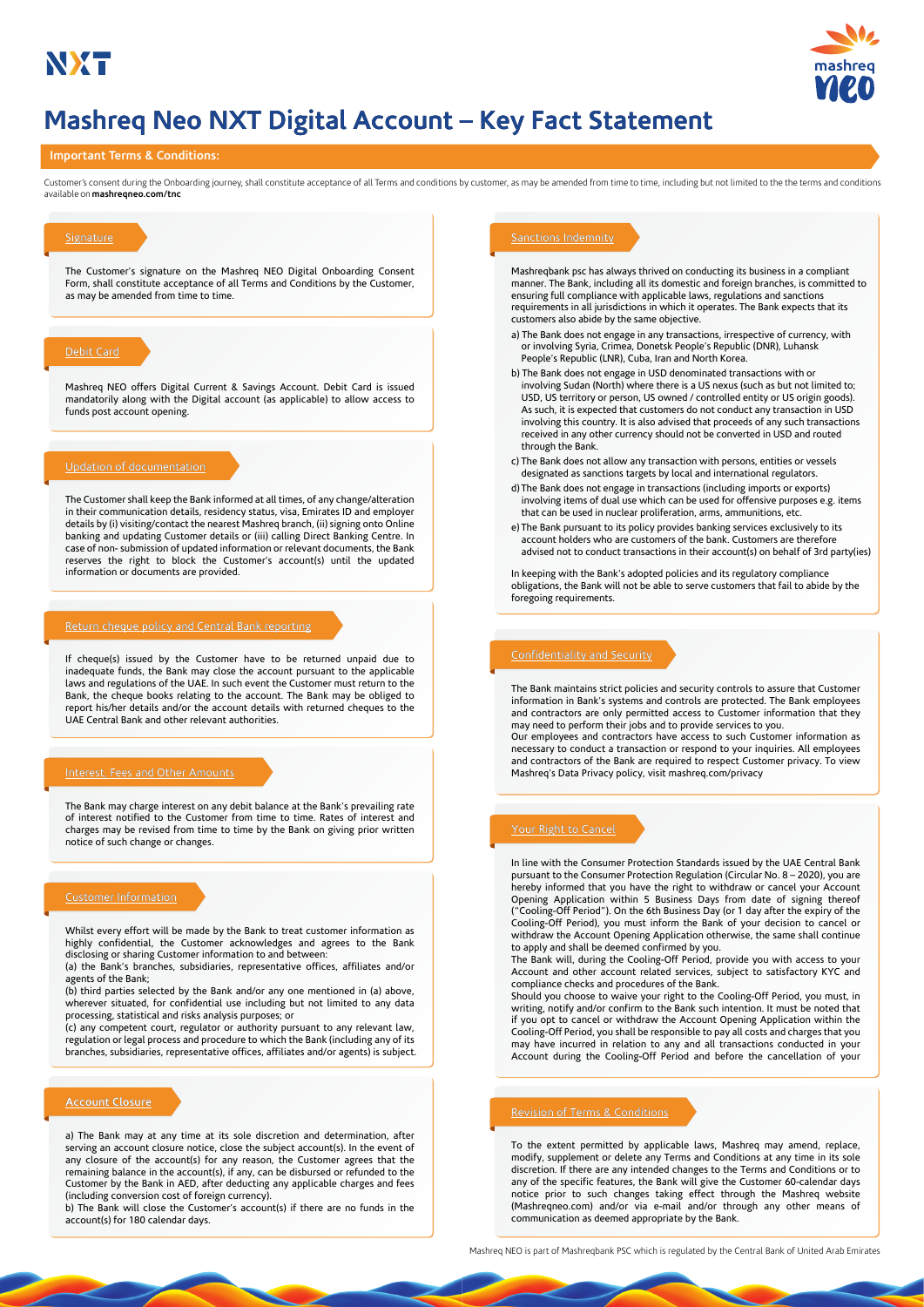# **NXT**



# **حساب نيو NXT الرقمي من المشرق - بيان الحقائق اساسية**

هام؛ يُرجى قراءة هذا البيان بعناية إذا كنت ترغب في فتح حساب نيو **NXT** الرقمي من المشرق

شروط فتح حساب نيو **NXT** الرقمي من المشرق:

ً لفتح الحساب، عليك استيفاء معايير اهلية وتحقيق بعض شروط التعريف وفقا لرشادات التنظيمية والسياسات الداخلية للبنك

# معايير الأهلية

- يجب أن يكون ولي الأمر/الوصي من عملاء المشرق الحاليين
	- توفر بطاقة هوية إماراتية سارية
	- يجب أن يتراوح العمر ما بين 12 و18 عامً ا

# أنواع الحساب وأهم مميزاته:

قد تخضع الخدمات والرسوم وأسعار الفائدة للتغيير. يمكنك زيارة موقعنا ا¥لكتروني : soc/com.mashreqneo لمعرفة تحديثات الرسوم.

| حساب نيو NXT                                                                                                                                                                                | وصف المنتج                                                                                                                                                                                                                            |
|---------------------------------------------------------------------------------------------------------------------------------------------------------------------------------------------|---------------------------------------------------------------------------------------------------------------------------------------------------------------------------------------------------------------------------------------|
| بدون حد أدنى للرصيد                                                                                                                                                                         | شروط الحد الأدنى للرصيد                                                                                                                                                                                                               |
| لا تنطبق                                                                                                                                                                                    | مكافأة انضمام عند تحويل/دفع الراتب                                                                                                                                                                                                    |
| بطاقة الهوية الإماراتية السارية وتأشيرة الإقامة وجواز السفر                                                                                                                                 | المتطلبات/الشروط الأساسية                                                                                                                                                                                                             |
| بدون حد أدنى للرصيد                                                                                                                                                                         | رسوم الانخفاض عن الحد الأدنى للرصيد<br>(فى حالة عدم تحقيق شرط الحد الأدنى للرصيد<br>أو الحد المطلوب من النفقات ببطاقة الخصم/عدم<br>تحويل الراتب)                                                                                      |
| لا ينطبق                                                                                                                                                                                    | سعر الفائدة                                                                                                                                                                                                                           |
| لا ينطبق                                                                                                                                                                                    | صرف الفائدة                                                                                                                                                                                                                           |
| تفضل بزيارة mashreqneo.com/soc للاطلاع على تفاصيل حول الرسوم                                                                                                                                | الرسوم                                                                                                                                                                                                                                |
| يُرجى الرجوع إلى mashreqneo.com/nxt_tnc                                                                                                                                                     | الشروط والأحكام                                                                                                                                                                                                                       |
| غير متاح لغير المقيمين فى دولة الإمارات العربية المتحدة. وليس متاحًا أيضًا للجنسيات التى<br>تندرج تحت فئة جي3 (G3)                                                                          | القيود                                                                                                                                                                                                                                |
| لا ينطبق                                                                                                                                                                                    | دفتر الشيكات                                                                                                                                                                                                                          |
| لا ينطبق                                                                                                                                                                                    | رقم إصدار الشيكات                                                                                                                                                                                                                     |
| متاحة                                                                                                                                                                                       | بطاقة الخصم (فيزا)                                                                                                                                                                                                                    |
| السحب؛ ما يصل إلى 5,000 درهم إماراتي بحد أقصى / عدد المعاملات؛ 20<br>الشراء: 5,000 درهم إماراتي بحد أقصى / عدد المعاملات: 30                                                                | حدود السحب اليومية لبطاقة الخصم                                                                                                                                                                                                       |
| يُرجى إبلاغ البنك على الفور بالاتصال على الرقم 6666 424 9714+                                                                                                                               | تعرض الحساب و/أو بطاقة الخصم إلى<br>الفقدان أو السرقة أو الاحتيال أو إساءة<br>الاستخدام                                                                                                                                               |
| لايتيح المعاملات التى يجريها الصرافون                                                                                                                                                       | المعاملات التى يجريها الصرافون/فريق العمل<br>٭ تشير المعاملات الَّتي يجريها الصرافون/فريق العمل إلى تلك<br>المعاملات التى تتم فى فروع البنك. ولا تشمل المعاملات التى تتم<br>باستخدام أجهزة الصراف الآلى/أجهزة الإيداع النقدى والشيكات |
| لا توجد رسوم                                                                                                                                                                                | رسوم إغلاق الحساب                                                                                                                                                                                                                     |
| يتم إرسال بيان إلكتروني بالمعاملات التي تتم شهريًا على عنوان البريد الإلكتروني المسجل لدى البنك.<br>ويمكنك أيضًا تسجيل الدخول إلى الخدمات المصرفية عبر الموبايل للاطلاع على معاملات الحساب. | بيانات المعاملات                                                                                                                                                                                                                      |

المشرق نيو جزء من بنك المشرق ش.م.ع وهو مرخص ويخضع لرقابة المصرف المركزي لدولة ا¥مارات العربية المتحدة